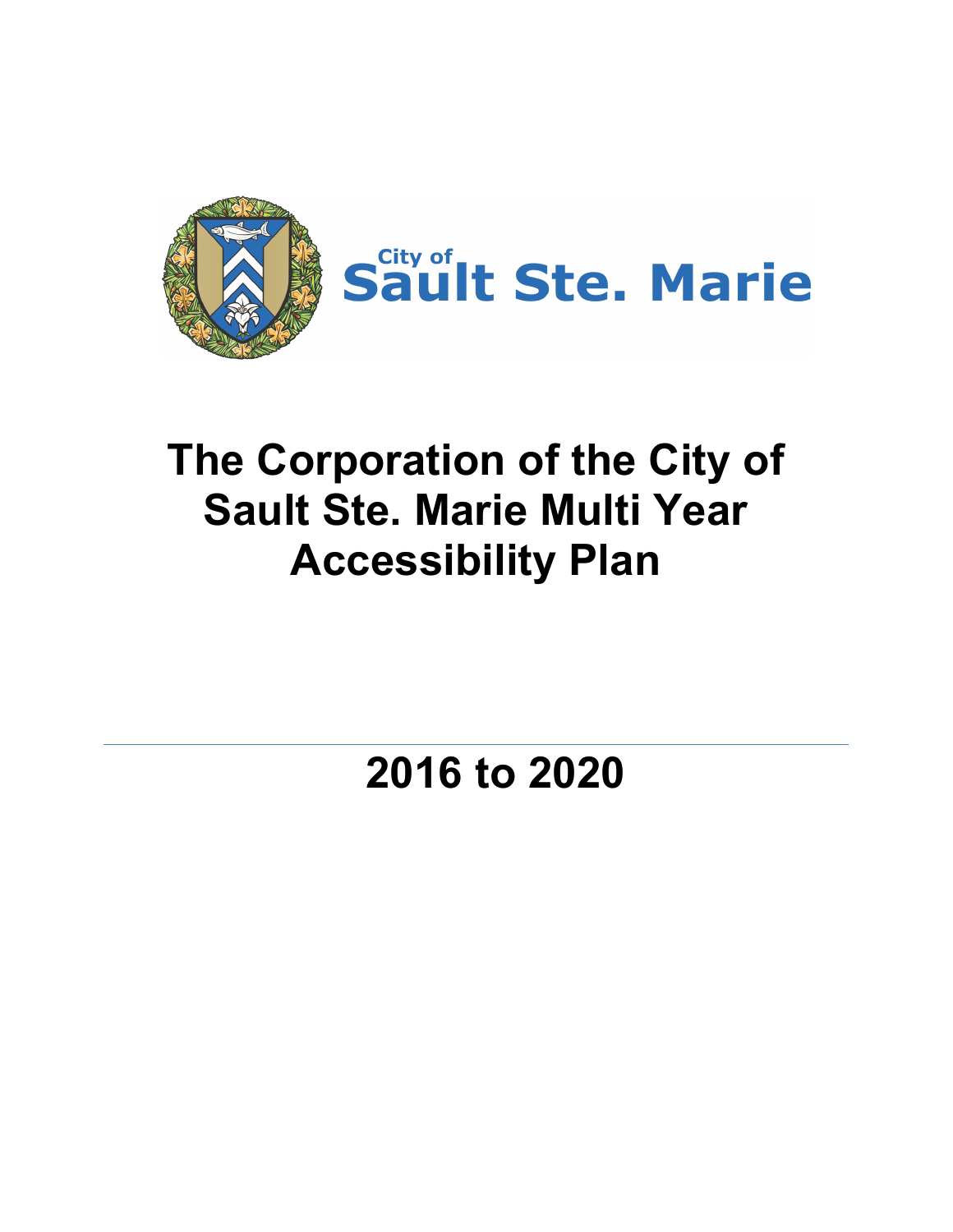# Table of Contents

| <b>Message from the Mayor</b>                         | 1              |
|-------------------------------------------------------|----------------|
| <b>Message from the Chief Administrative Officer</b>  | $\overline{2}$ |
| <b>City of Sault Ste. Marie Commitments Statement</b> | $\overline{2}$ |
| <b>Executive Summary</b>                              | 3              |
| <b>Accessibility Advisory Committee</b>               | 4              |
| <b>Corporate Accomplishments</b>                      | 5              |
| <b>Barrier Removal Budget Spending 2016</b>           | 9              |
| <b>Barrier Removal Budget Spending 2017</b>           | 9              |
| <b>Barrier Removal Budget Spending 2018</b>           | 9              |
| <b>Barrier Removal Budget Spending 2019</b>           | 10             |
| <b>Barrier Removal Budget Spending 2020</b>           | 10             |
| <b>Accessibility Standards Compliance</b>             | 11             |
| <b>Accessibility Resources</b>                        | 14             |

**This Multi Year Accessibility Plan and all documents referenced within will be made available in alternate formats upon request.**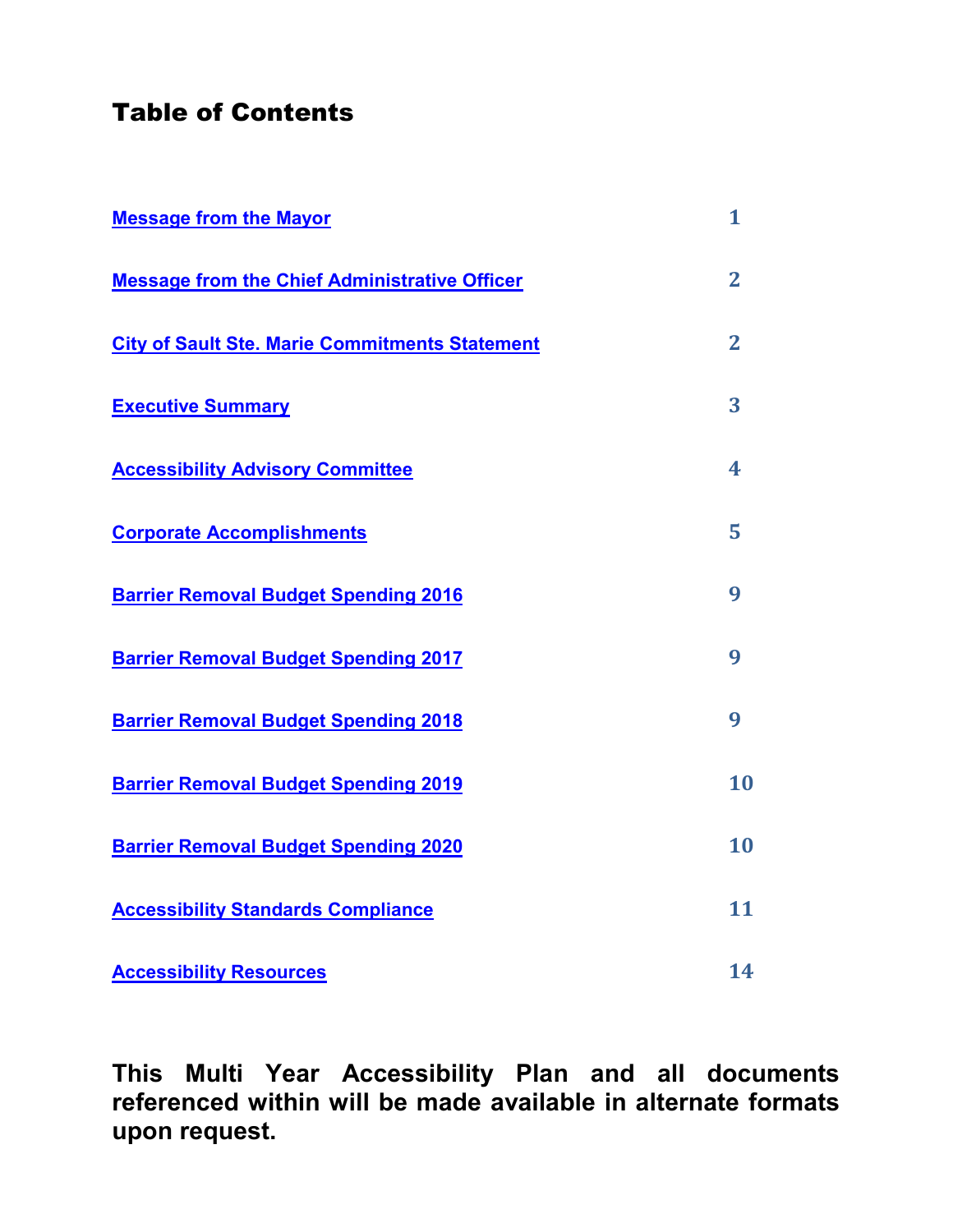# <span id="page-2-0"></span>**Message from the Mayor**

The City of Sault Ste. Marie is committed to being an exceptional community where everyone can live, work, play, and participate in civic life to the fullest.

From accessing city buildings to finding information online, we are going to do our utmost to ensure that we meet the differing accessibility needs of our employees, residents and visitors. When barriers come down, everyone benefits.

This Multi Year plan outlines our City's approach to being an accessible and inclusive workplace and community in the years ahead. It describes how we will prevent and remove barriers to accessibility and also fulfill our obligations under the *Accessibility for Ontarians with Disabilities Act.* 

Ensuring equality of opportunity is an on-going job. For the City of Sault Ste. Marie, this plan is the guiding document that will lead us forward. I commend the work of Accessibility Coordinator Nancie Scott, the Accessibility Advisory Committee and everyone who has contributed to its development.

Sincerely,

hikat

Christian Provenzano, Mayor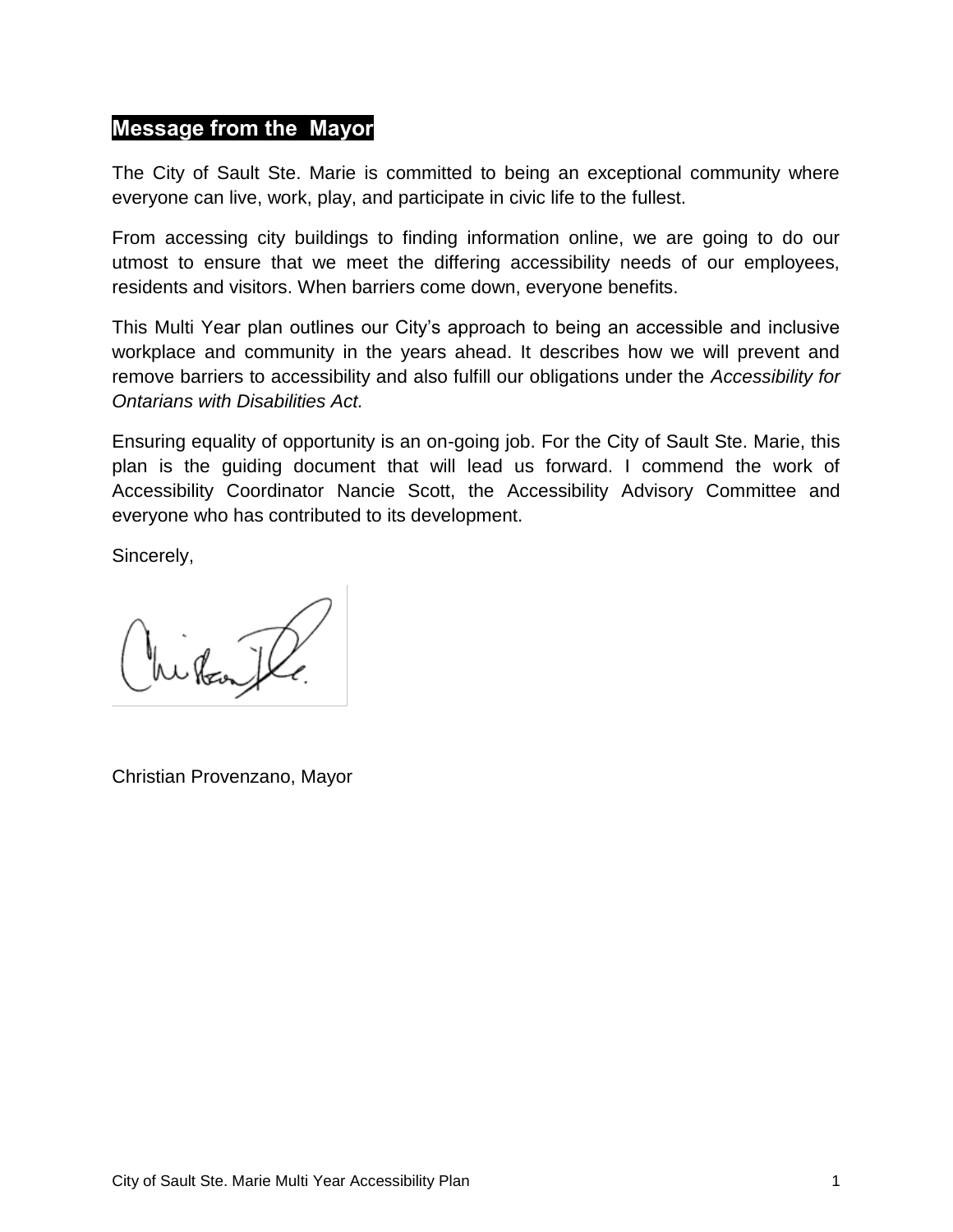# <span id="page-3-0"></span>**Message from the Chief Administrative Officer**

The City of Sault Ste. Marie is an inclusive community that honours diversity, dignity and respect.

The City's multi-year Accessibility Plan reflects its citizens' values by removing barriers to all employees, residents and visitors while also fulfilling its obligations under the Accessibility for Ontarians Disability Act.

By providing equality of opportunity to all, this Plan is a tremendous resource to guide staff forward. Congratulations to Nancie Scott, the Accessibility Committee and everyone who has contributed to this well-developed Plan.

al Hereman

Al Horsman, CAO

# <span id="page-3-1"></span>**Corporate Commitment Statement**

The City is committed and guided by the four core principles of **Dignity**, **Independence**, **Integration** and **Equality of Opportunity**. The City is committed to providing quality goods, services and facilities that are accessible to all persons we serve and in a manner that respects the dignity and independence of persons with disabilities. The City is committed to meeting the needs of persons with disabilities in a timely manner and shall do so by preventing and removing barriers to accessibility in customer service, information and communication, employment, the built environment and transportation. The City is further committed to meeting the requirements of applicable legislation, including the AODA and the Human Rights Code.

The Corporation of the City of Sault Ste. Marie is an inclusive employer. Accommodation is available in accordance with the Ontario Human Rights Code and the Accessibility for Ontarians with Disabilities Act, 2005.

The City of Sault Ste. Marie in its ongoing efforts to prevent, identify and remove barriers for people with disabilities will provide for work-related accommodations for employees with disabilities, upon request.

**[City of Sault Ste. Marie Accessibility Policy](http://www.saultstemarie.ca/City-Hall/City-Departments/Social-Services/Accessibility/Accessibility-Policy.aspx)**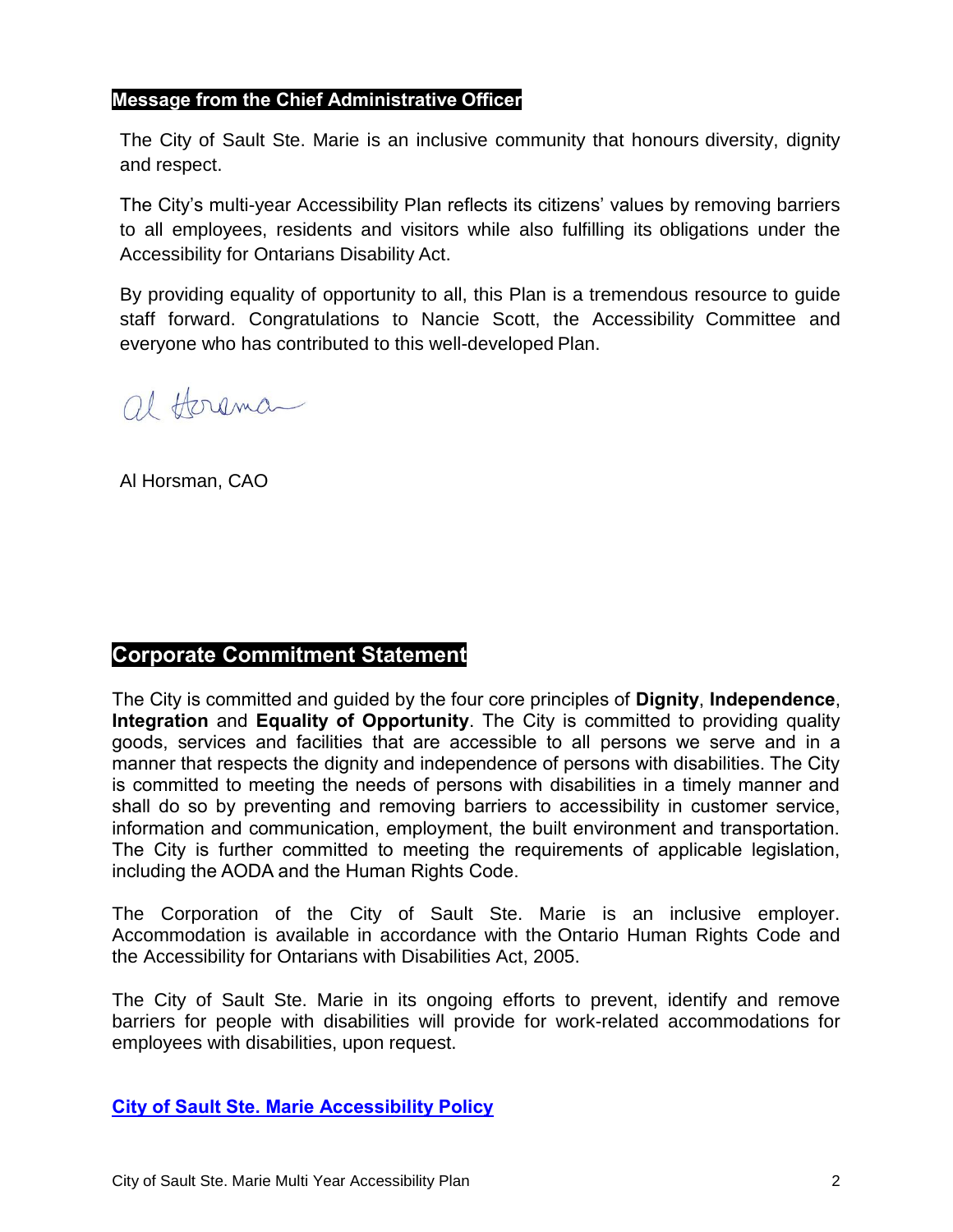# <span id="page-4-0"></span>**Executive Summary**

*Statistics Canada Survey on Disability, 2012 states that 1 in 7 Canadians over the age of 15 reported a disability.<sup>1</sup> The population of the City of Sault Ste. Marie according to the Statistics Canada 2011 Census is 75,141<sup>2</sup> .* 

By that assertion 10,734 residents of City of Sault Ste. Marie have a disability.

*In 2005, the Ontario Government passed the Accessibility for Ontarians with Disabilities Act to make Ontario accessible by 2025.* 

*Accessibility standards have been created as part of the Accessibility for Ontarians with Disabilities Act. These standards are rules that businesses and organizations in Ontario need to follow to identify, remove and prevent barriers so that people with disabilities have more opportunities to participate in everyday life.*<sup>3</sup>

In order for everyone to be able to participate, we must eliminate all barriers.

Accessibility is about social inclusion. For Ontario to be accessible, everybody has to be able to participate. The City of Sault Ste. Marie works diligently to remove barriers to people with disabilities within our community.

This Multi Year plan focusses on continuing with the removal of barriers that affect movement such as curb cuts, accessible pedestrian signals and public transportation (transit plan). Also we are turning towards barriers in recreation and activities for children and seniors.

The City has an ongoing financial commitment of \$85,000 to remove reported barriers within the community. Barriers are identified through public input sessions that are held annually, input from the Accessibility Advisory Committee, the barrier removal tool on the City of Sault Ste. Marie website and regular reporting of barriers from citizens to various City of Sault Ste. Marie departments.

The City reports every two years to the Accessibility Directorate of Ontario on the status of compliance of Accessibility Standards implementation. The Accessibility Directorate ensures compliance through this reporting process.

The City of Sault Ste. Marie Multi Year Accessibility Plan will be reviewed and updated at least every five years. An annual status report will be prepared and will report on the progress of barrier removal initiatives.

The Accessibility Coordinator is always available to guide staff and community members with regards to Accessibility Legislation and will respond to community members concerns regarding barriers and accessibility.

l

3 A Guide to the Integrated Accessibility Standards Regulation - AccessON

<sup>1</sup> Canadian Survey on Disability, 2012

<sup>2</sup> Focus on Geography Series, 2011 Census

City of Sault Ste. Marie Multi Year Accessibility Plan 3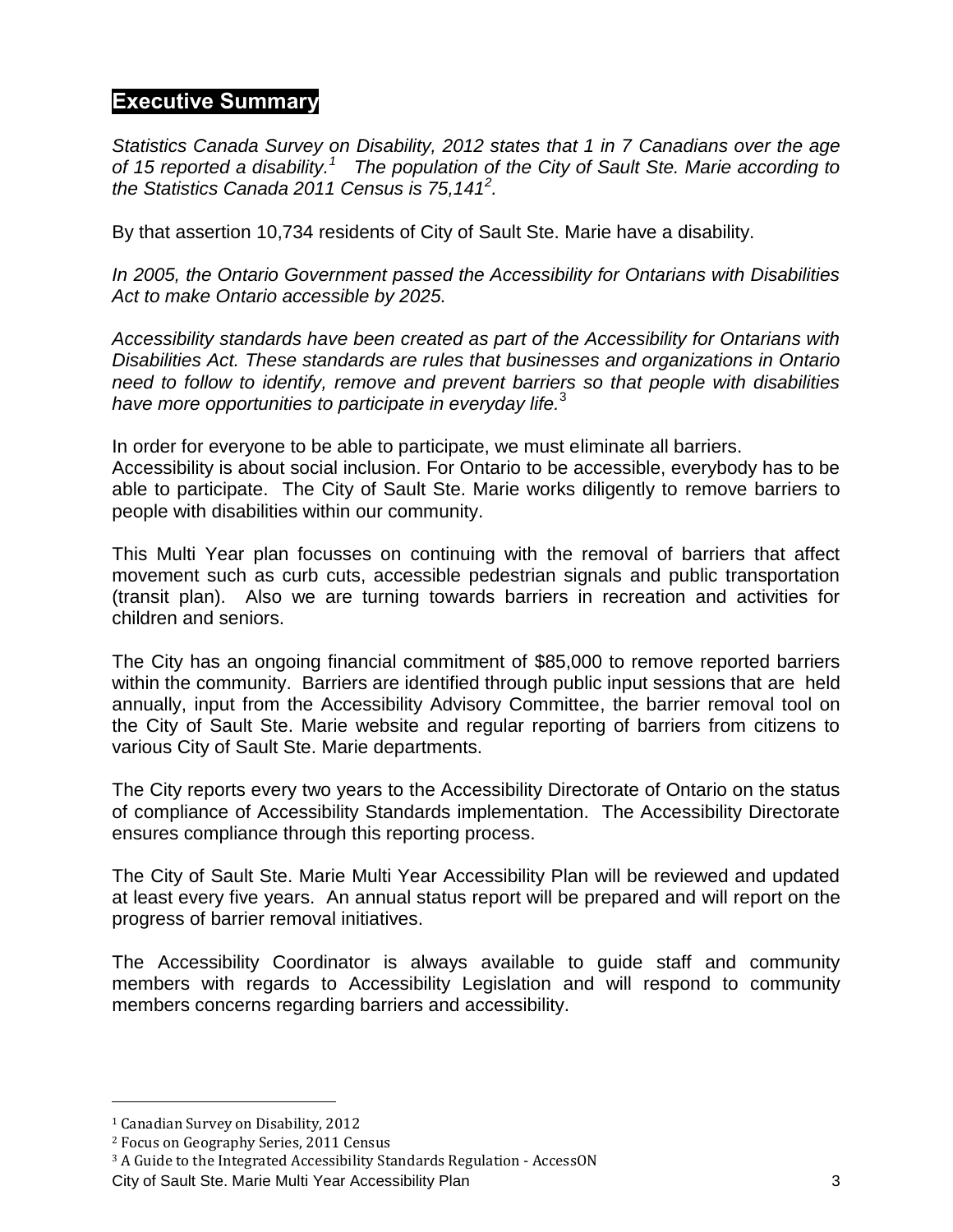# <span id="page-5-0"></span>**Accessibility Advisory Committee**

The *Ontarians with Disabilities Act, 2001* (ODA) requires municipalities with a population of 10,000 or more to have an Accessibility Advisory Committee (AAC). The majority of the committee members shall be persons with disabilities.

The City of Sault Ste. Marie AAC is a committee of council. Members are appointed by City Council every two years, following an application process.

The Accessibility Advisory Committee may advise Council and potentially City agencies, boards and commissions, in promoting and facilitating a barrier-free Sault Ste. Marie for citizens of all abilities.

The AAC meets the second Wednesday of the month with the exception of July and August. The meetings are open to the public and the Agenda and Minutes are posted on the City of Sault Ste. Marie's website corporate calendar.

For more information on the AAC visit **Accessibility Advisory Committee (AAC)**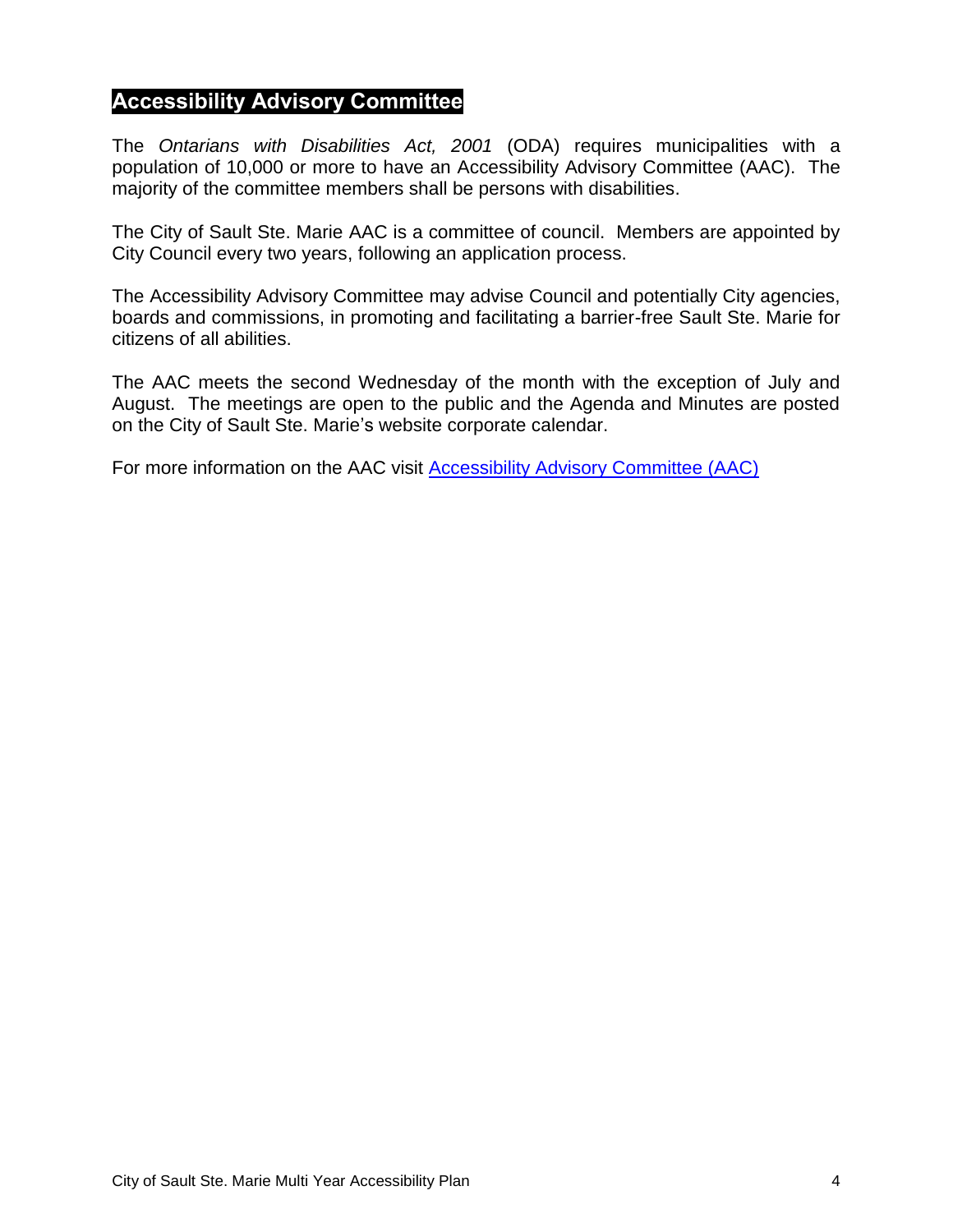# <span id="page-6-0"></span>**Corporate Accomplishments**

#### **Barrier Removal Tool**

The City of Sault Ste. Marie's website Accessibility page has added a link that allows people to report barriers to accessibility. These can be barriers within the Corporation of the City of Sault Ste. Marie offices, facilities and/or services. The barriers reported are addressed with the identified City Department and feedback is provided. **[report a barrier](http://www.saultstemarie.ca/City-Hall/City-Departments/Social-Services/Accessibility/Report-a-Barrier.aspx)**

#### **Bellevue Park**

The City was successful in its application to the EnAbling Accessibility Fund and received a grant of \$50,000. June 2016 will see the installation of playground equipment for children of all abilities. Partners in this project are:

- Rotary Club of Sault Ste. Marie \$10,000
- S.S.M. Autism Foundation \$5,000
- Community Living Algoma \$ 5,000

#### **On Demand Taxi**

In accordance with the Integrated Accessibility Standards Regulation the Corporation of the City of Sault Ste. Marie was required to consult on and take steps to meet the need for on-demand accessible taxicabs.

The Accessibility office held a Public Input session and received a recommendation from the Accessibility Advisory Committee and then this data was presented to the Police Services Board (PSB). The PSB voted to amend the On Demand Taxicab ByLaw. All on demand taxicab companies are now required to have a wheelchair accessible taxi as a condition of licensing.

**[taxi bylaw](http://www.ssmps.ca/images/pdf/taxi/bylaw2015-72taxis.pdf)**

#### **Parking Lots**

City operated parking lots and facility lots were upgraded to barrier free parking spaces inclusive of an access aisle. The number of barrier free spaces was increased at the JRCC and Essar Centre. These barriers were brought forward by the community as a result of a public input session.

#### **Parking Lot Accessible Parking Signage Project**

Accessibility office summer students (2) worked with City Police Service summer students (2) in the summer of 2013 and assessed all parking lots in the City of Sault Ste. Marie for proper accessible Parking Signage. Where improper signage was being used the business/organization owner were given an information sheet outlining requirements, along with local businesses where proper signage could be purchased. A letter was also given to the businesses/organizations stating follow-up would be done by City Police Service with an expectation of completion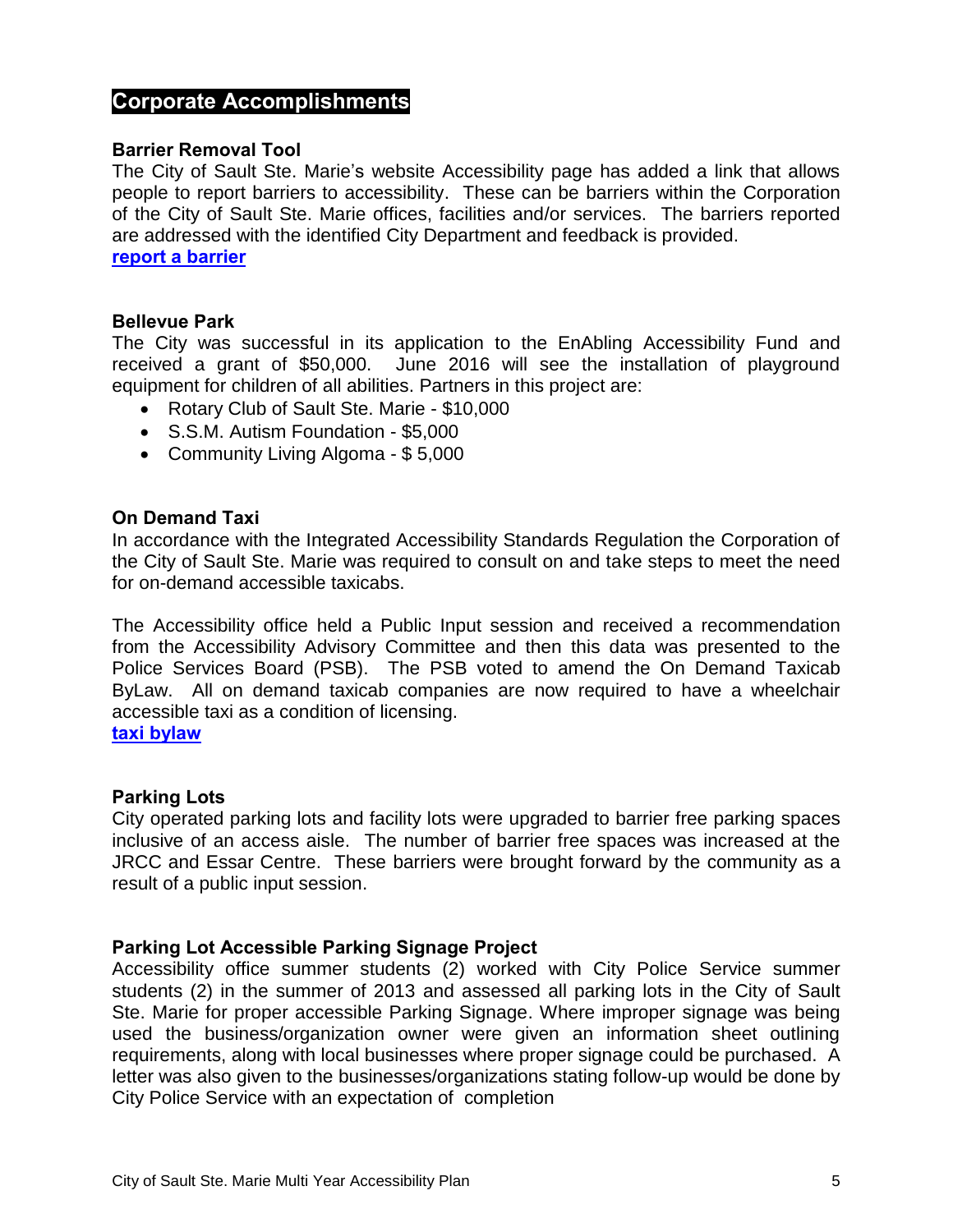#### **Public Restroom Map**

Accessibility office summer students (2) in the summer 2014 assessed and researched public restrooms. An interactive Google Map was developed in order that residents and visitors can access public restroom information, such as whether restrooms include barrier free facilities, hours, location and directions. This was determined to be a priority project as accessing appropriate restroom facilities is a significant barrier to people with disabilities.

**[public restroom map](http://www.saultstemarie.ca/City-Hall/City-Departments/Social-Services/Accessibility/Public-Restroom-Map.aspx)**

**Vulnerable Persons Registry (VPR**) **An Initiative in Memory of Lewis Wheelan** The Accessibility office was involved in the early stages of the VPR development. Following the tragic death of Lewis Wheelan, it was recognized that the most vulnerable in our community were at risk during major emergency situations.

The City supports the VPR with an annual financial commitment. As well, the Accessibility Centre is a registration Centre for citizens wising to be added to the VPR. **[Vulnerable persons registry](https://www.soovpr.com/)**

#### **Corporate Website**

**Statement on changes to the website from Information Technology Department:**  The City of Sault Ste. Marie takes accessibility seriously, and strives to meet and exceed accessibility standards wherever possible. The Province of Ontario sets a standard for information and communications to assist organizations, like the City of Sault Ste. Marie, in making their information accessible to the widest audience.

The Province of Ontario uses the World Wide Web Consortium's Web Content Accessibility Guidelines (WCAG) 2.0 to set its compliance requirements for websites and their content. WCAG 2.0 includes three levels of compliance, ranging in strictness, with Level A being the least strict, and Level AAA being the strictest.

The Province requires municipalities to deliver content that meets the criteria described by Level A of WCAG 2.0. The City of Sault Ste. Marie constantly reviews its website and its content to ensure this standard is met, and works hard to reach the higher levels of compliance.

#### **Curb Cuts**

The Public Works and Transportation Department consults with the Accessibility Coordinator yearly to determine the priorities for curb cut repair. Accessibility office students walk the busier pedestrian areas of the city and report on the curb cuts needing repair. A list is also kept by the Accessibility Coordinator from public feedback received on this barrier.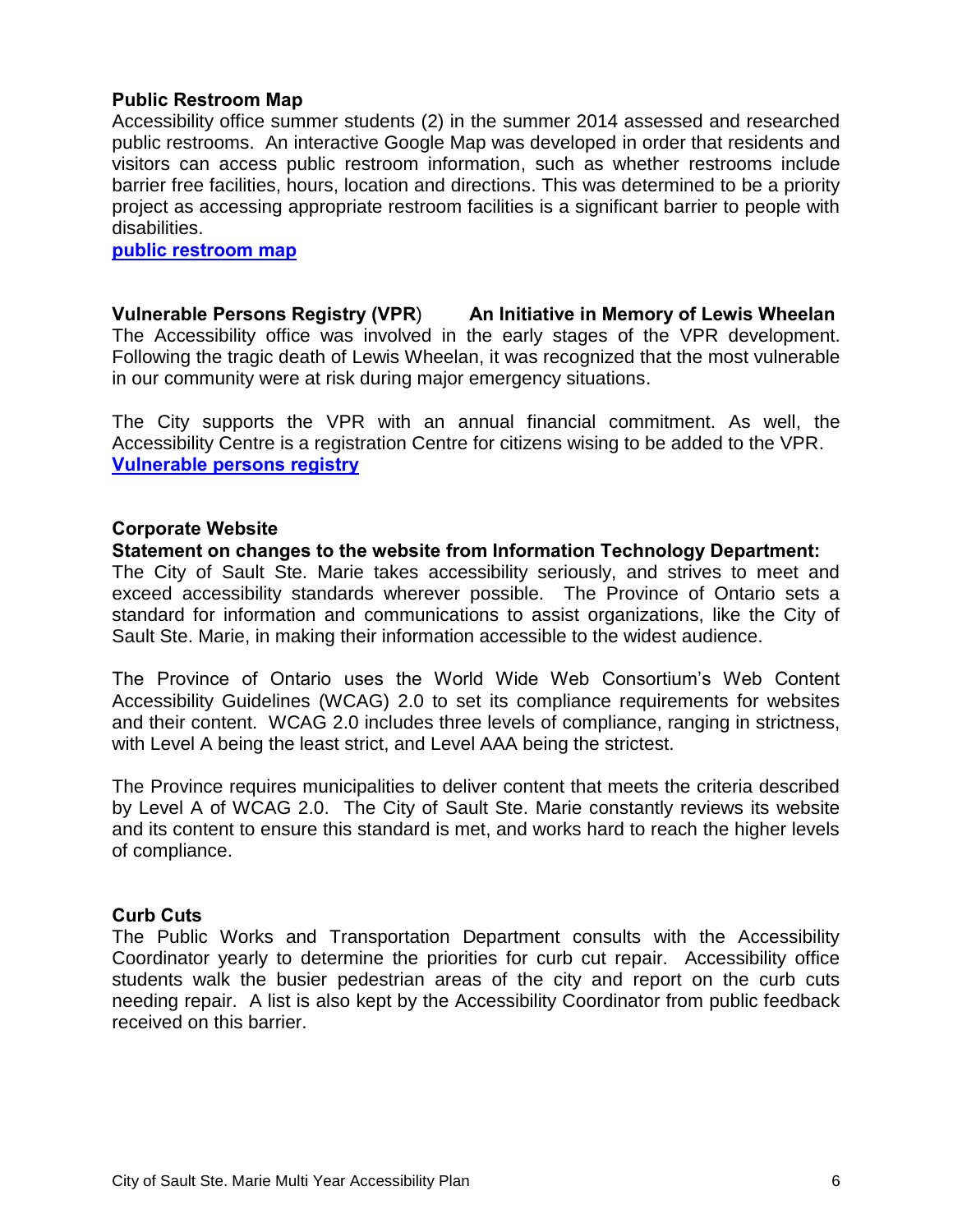## **Accessible Pedestrian Signals (APS)**

APS, formerly known as audible pedestrian signals, advise pedestrians who are visually impaired when they have the right-of-way, and in which direction they may cross at a signalized intersection. Each year priorities are addressed for additional accessible pedestrian signals. Priorities are dictated by a Sault Ste. Marie Innovation Centre study which assessed traffic and pedestrian use.

# **John Rhodes Community Centre (JRCC) Fire Alarm System**

Through accessing the barrier removal reserves, the fire alarm system was upgraded to include a visual component. This barrier was brought forward by a member of the AAC and through a public input session.

# **Essar Centre**

Two benches were added to the west side parking lot to enable persons with mobility disabilities to sit after exiting the building. This barrier was brought forward through the public input session and by a member of the AAC.

#### **Senior Services**

The Senior Citizens' Drop-In Centre and the Steelton Senior Citizens Centre had all public toilets replaced with newer raised toilets. This barrier was identified by the users of both Centres.

All entrances and doors throughout the facilities now have actuators (automatic door openers) allowing for barrier free passage.

# **Bondar Pavilion**

Actuators (automatic door openers) were added to the three accessible restrooms at the site. Grab bars were replaced within the restrooms to the more functional "L" shaped. This barrier was brought forward via the Report a Barrier Tool on the Corporate Website.

# **Access 2 Entertainment**

#### **An Easter Seals of Canada Program**

City of Sault Ste. Marie Community Services Department, in conjunction with the Accessibility Coordinator, are assessing what areas within the community could use this program to benefit people with disabilities.

#### **Sledge Skating – John Rhodes Community Centre – Arena**

Sledges were purchased and are maintained by the City of Sault Ste. Marie for the purpose of Public Skating. Sledge Skating times are posted on the City website along with other public skating times. Sledges are also available for use for other user groups upon request.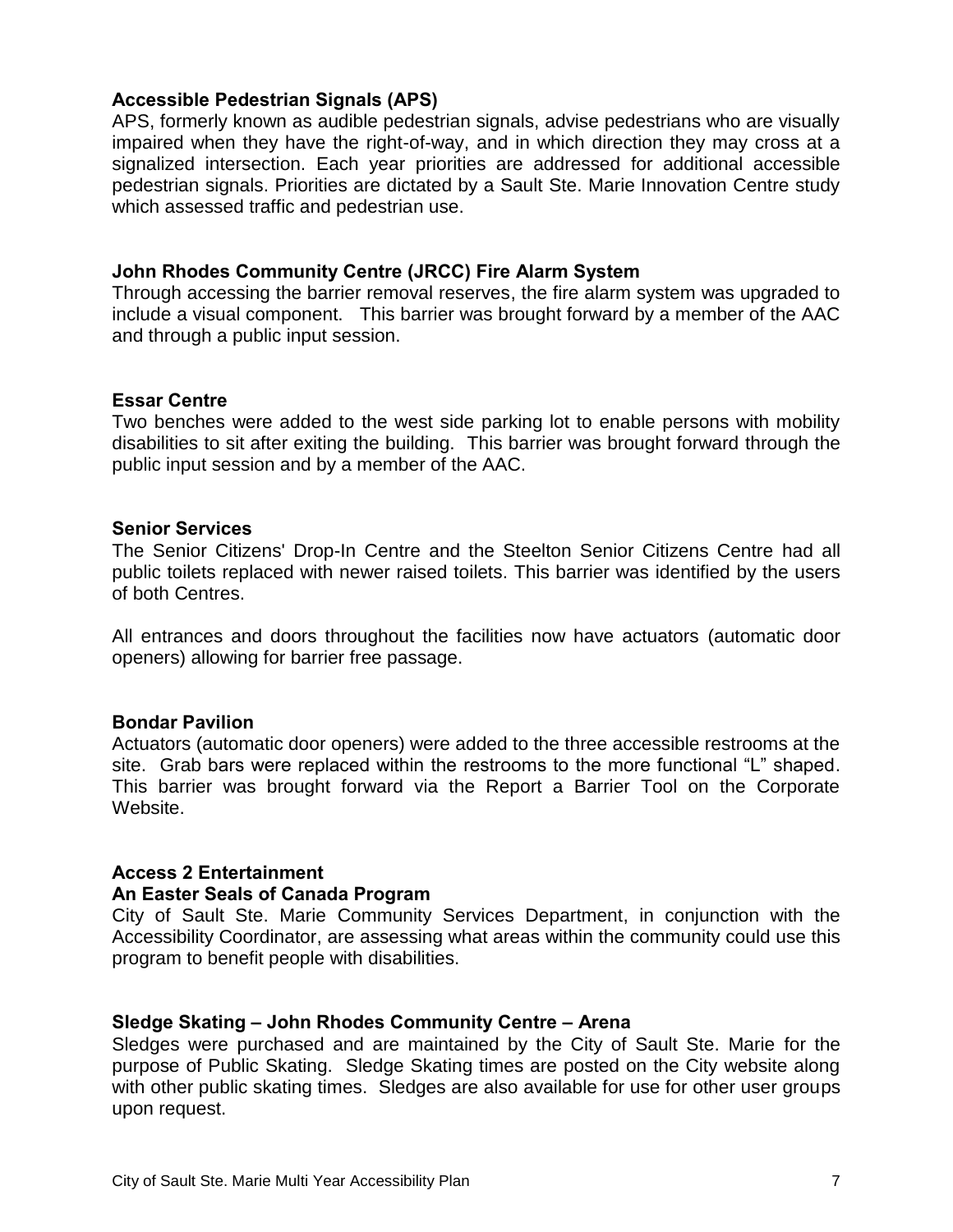# **John Rhodes Community Centre Pool**

The JRCC pool has barrier free entry with actuators on all doors. An accessible family change room has a ceiling lift with high/low adult change table as well as an accessible shower station and washroom. The competition pool has a ramp providing for access using one of the three available water wheelchairs. Also available is a portable aquatic lift that will lift directly into the pool without the use of a water chair. It is anticipated that an Otter Bathing Chair will be purchased this year. It will allow caregivers of persons with many different physical disabilities easier access into the pool in the instances where a traditional wheelchair would not be appropriate.

# **Ermatinger-Clergue National Historic Centre**

The newly constructed addition of the Heritage Discovery Centre to the Ermatinger Clergue property is barrier free. The facility offers accessible restroom with adult change table.

# **TextNet**

TextNet service enabling community members with speech and hearing disabilities to contact City Departments is now in place in the following locations:

- Civic Centre 1-877- 688-5528 (switchboard will direct the call to the requested department/Division)
	- o CAO's office
	- o Mayor's office
	- o Community Services Department (CSD)
	- o Finance Department
	- o Clerks Department
	- o Human Resources Department
	- o Legal Department
	- o Engineering and Planning Department
- $\bullet$  Fire/EMS 1-877-606-6665
- Public Works and Transportation 1-877-688-5530
- Social Services Ontario Works 1-877-688-5582
- $\bullet$  Social Services Housing 1-877-688-5587
- Transit Services 1-877-565-5551
- Police Services in progress number not assigned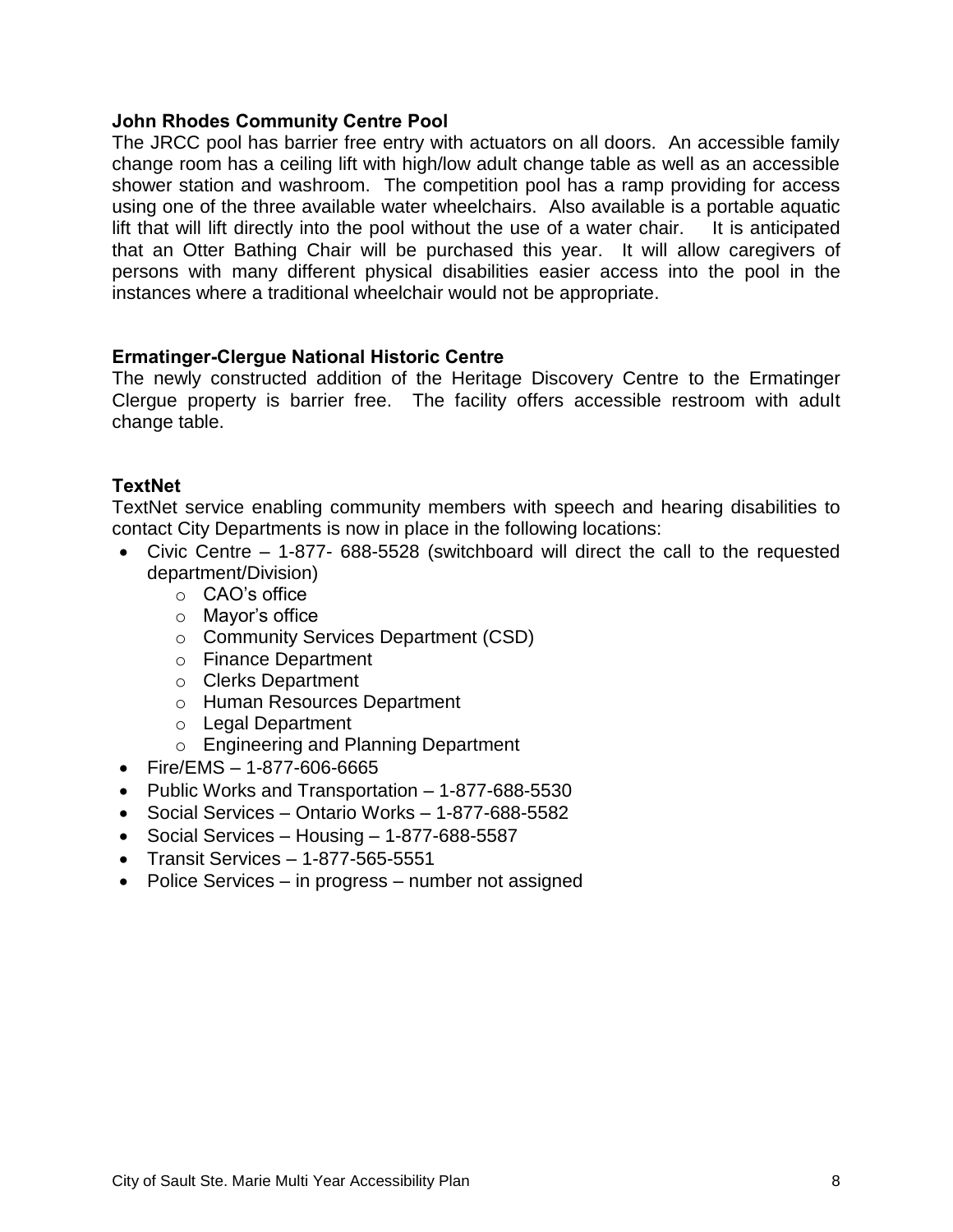# <span id="page-10-0"></span>**Barrier Removal Budget Spending**

# **Barrier Removal Projects 2016**

- **\$20,000** commitment to the Vulnerable Persons Registry
- **\$10,000** maintenance fees for the TextNet system
- **\$10,000** support to improving curb cuts
- **\$10,000** support of the accessible pedestrian signals
- **\$21,500** curb cut at JRCC north end accessible parking area and sidewalk replacement –access barrier removal reserves for this project
- **\$ 8,500** purchase lift for V. Greco outdoor pool
- **\$ 3,000** JRCC actuator installation upstairs hallway
- **\$ 1,000** JRCC arena sledge maintenance
- **\$ 1,000**  purchase of water chair for JRCC pool

# **Barrier Removal Projects 2017**

- **\$20,000** commitment to the Vulnerable Persons Registry
- **\$10,000** maintenance fees for the TextNet system
- **\$10,000** support to improving curb cuts
- **\$10,000** ongoing support of the accessible pedestrian signals
- **\$32,000** expand paved pathways at Strathclair Sports Complex –access barrier removal reserves to add funds to this project
- **\$ 1,000** JRCC arena sledge maintenance
- **\$ 2,000 –** JRCC pool

# **Barrier Removal Projects 2018**

- **\$20,000** commitment to the Vulnerable Persons Registry
- **\$10,000 –**maintenance fees for the TextNet system
- **\$10,000 –**support to improving curb cuts
- **\$10,000 –**support of the accessible pedestrian signals
- **\$34,000 –**expand on paved pathways at Strathclair field
- **\$ 1,000** JRCC arena sledge maintenance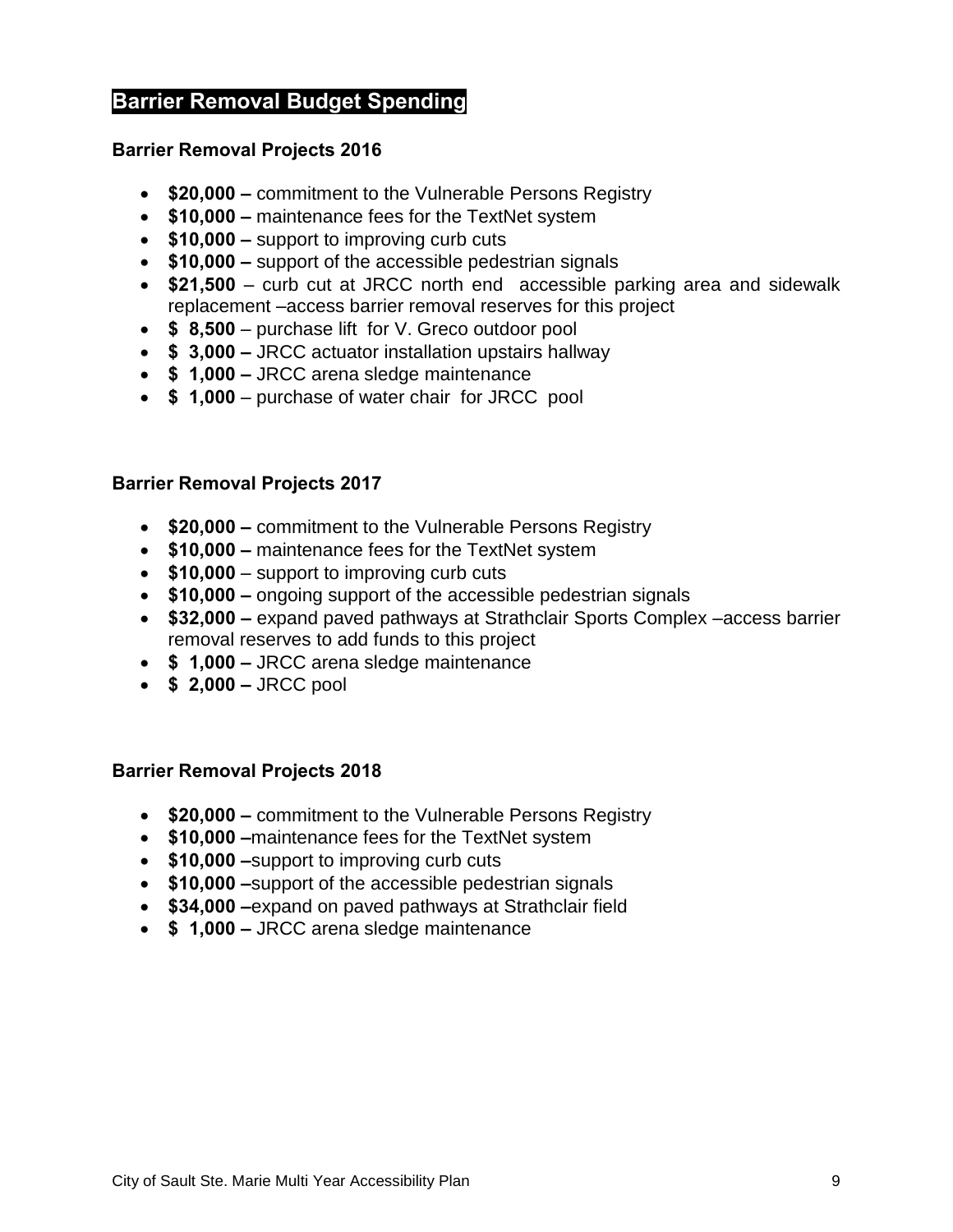# <span id="page-11-0"></span>**Barrier Removal Projects 2019**

- **\$20,000** commitment to the Vulnerable Persons Registry
- **\$10,000** maintenance fees for the TextNet system
- **\$10,000** support to improving curb cuts
- **\$10,000** support of the accessible pedestrian signals
- **\$32,000 –**install accessible viewing area at JRCC Arena 2 access barrier removal reserves to add funds to this project
- **\$ 1,000** JRCC arena sledge maintenance
- **\$ 2,000** JRCC pool

# **Barrier Removal Projects 2020**

- **\$20,000** commitment to the Vulnerable Persons Registry
- **\$10,000** maintenance fees for the TextNet system
- **\$10,000** support to improving curb cuts
- **\$10,000 –** support of the accessible pedestrian signals
- **\$34,000 Complete accessible viewing area at JRCC Arena 2**
- **\$ 1,000** JRCC arena sledge maintenance

#### **Barrier Removal Reserves**

 To be accessed for planned projects as described above. In the event that funds remain in the reserves after the planned projects, The City of Sault Ste. Marie Accessibility Coordinator with input from City Departments, the Accessibility Advisory Committee and the public will return to council to approve other barrier removal initiatives.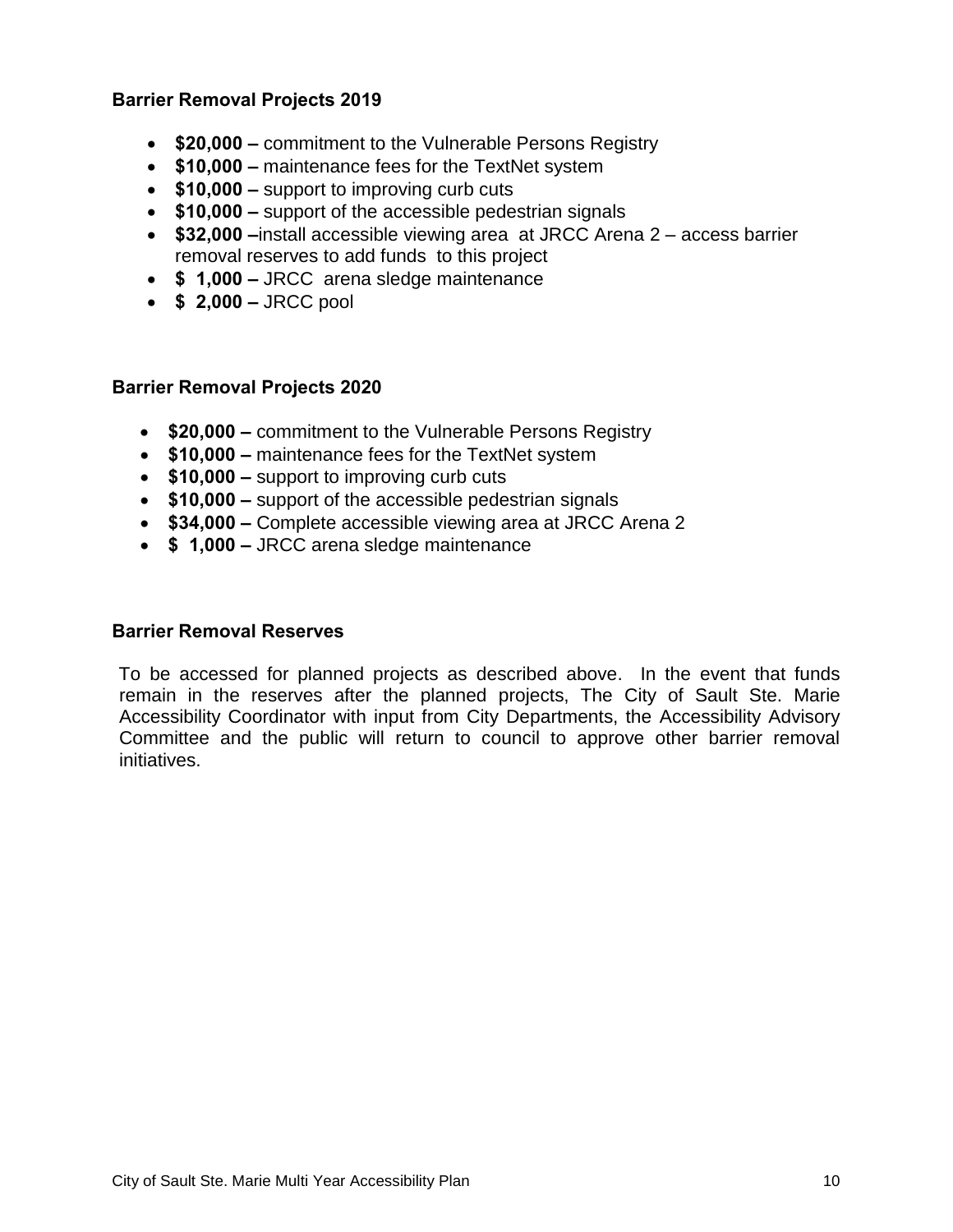# <span id="page-12-0"></span>**Accessibility Standard Compliance**

# **Accessible Customer Service Standard**

All City of Sault Ste. Marie staff was trained in the Accessible Customer Service Standard in 2010. New staff is trained as part of the Corporate New Employee Orientation Sessions.

# **Accessibility for Ontarians with Disabilities Act General – Part 1**

# **Establishment of accessibility policies**

The Corporation of the City of Sault St. Marie Accessibility policies are available on the Corporate website.

The Corporation of the City of Sault Ste. Marie's statement of commitment on accessibility can be found on the city website.

#### **Accessibility plans**

The Corporation of the City of Sault Ste. Marie maintains a multiyear accessibility plan

#### **Procuring or acquiring goods, services or facilities**

Goods, services, and construction purchased by the City of Sault Ste. Marie shall be procured with regard to accessibility for persons with disabilities in compliance with the Ontarians with Disabilities Act, 2001 S.O. 2001, c32; and the Accessibility for Ontarians with Disabilities Act, 2005, S.O. 2005, c.11. (INFORMATION MANUAL F-lll-11)

#### **Training**

The Corporation of the City of Sault Ste. Marie has developed a web based training program that will be completed by all City employees, volunteers and boards. This training educates on the Accessibility Standards and the Ontario Human Rights Code as it pertains to persons with disabilities

# **Information and Communication Standards - Part II**

#### **Feedback**

City of Sault Ste. Marie departments that have a process for receiving feedback will, upon request, provide accommodation for persons with disabilities to enable all persons the opportunity to provide feedback

#### **Accessible formats and communication supports**

City of Sault Ste. Marie departments will, upon request, provide or arrange for the provision of accessible formats and communication supports for persons with disabilities. This will be done in a timely manner and at a cost that is no more than the regular cost charged to other persons

#### **Emergency procedure, plans, or public safety information**

In City departments where such material exists it will be provided, upon request, in alternate format as soon as is practicable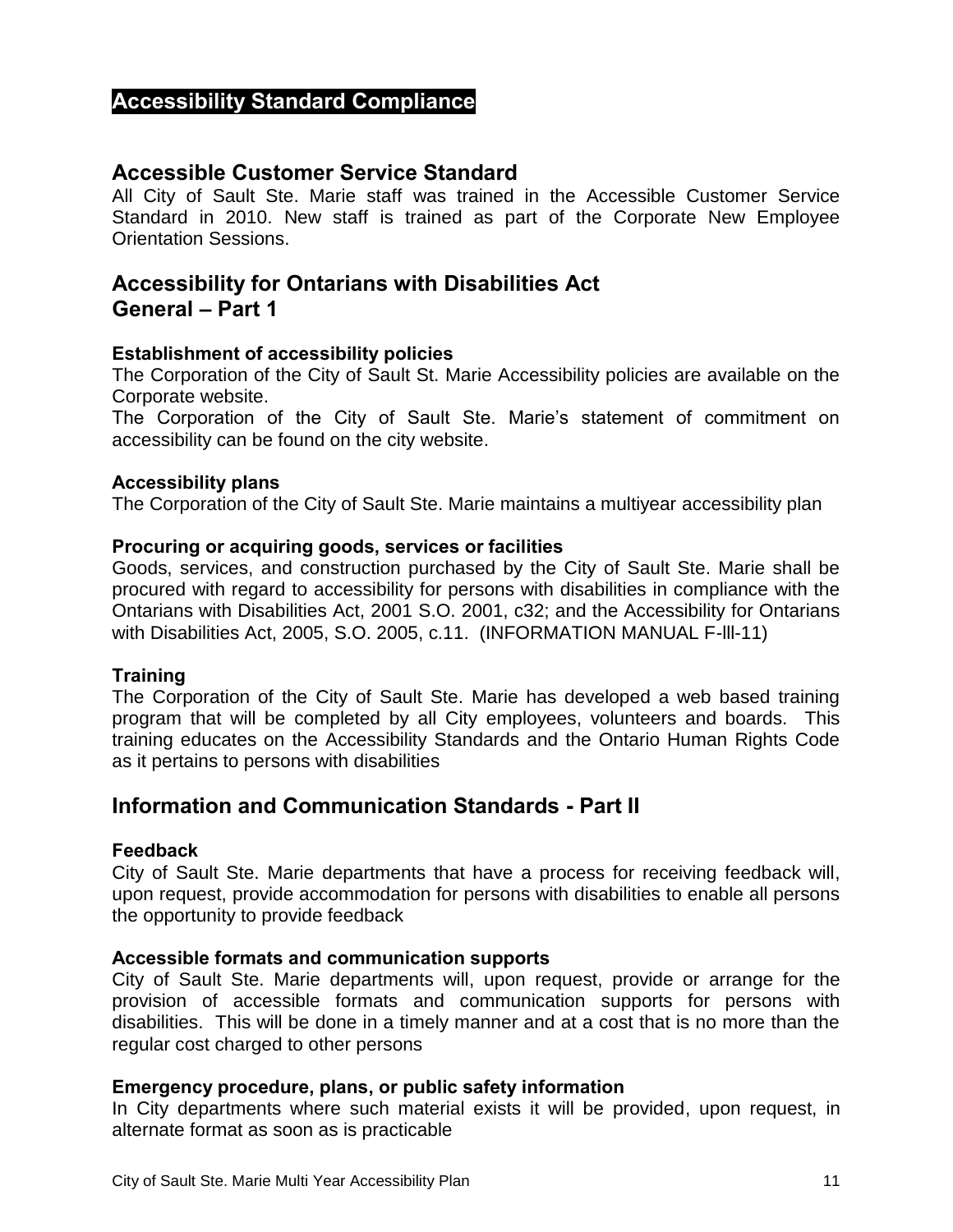# **Accessible websites and web content**

The Corporation of the City of Sault Ste. Marie's website complies with the requirement of *World Wide Web Consortium Web Content Accessibility Guidelines (WCAG) 2.0, Level A*

# **Employment Standards – Part III**

**Recruitment, assessment, selection process and notice to successful applicants**

The City shall notify employees and the public about the availability of accommodation for applicants with disabilities in its recruitment process.

# **Informing Employees of Supports**

The City includes a statement in the newsletter that reminds employees that workplace accommodation is provided upon request.

# **Accessible formats and communication supports for employees**

Upon request by an employee with a disability, the City shall consult with the employee to provide or arrange for the provision of accessible formats and communication supports for:

- $\circ$  information that is required in order to perform the employee's job
- $\circ$  information that is generally available to employees in the workplace

The City shall consult with the employee making the request in determining the suitability of an accessible format or communication support

## **Workplace emergency response information**

The City shall provide individualized workplace emergency response information to employees who have a disability, if the disability is such that the individualized information is necessary and the employer is aware of the need for accommodation due to the employee's disability.

#### **Documented individual accommodation plans**

The City has developed and has in place a written process for the development of documented individual accommodation plans for employees with a disability (Early and Safe Return to Work letter).

# **H.R. POLICY 5-18 – GUIDELINES FOR ACCOMMODATING EMPLOYEES WITH DISABILITIES**

# **Transportation Standard – Part IV**

The City of Sault Ste. Marie Transit Division of the Public Works and Transportation Departments reports on the compliance of the transportation standard regulations with the exception of the On Demand Accessible Taxicab regulations outlined below.

The City of Sault Ste. Marie Transit Division will prepare a Multi Year Plan for transit regulations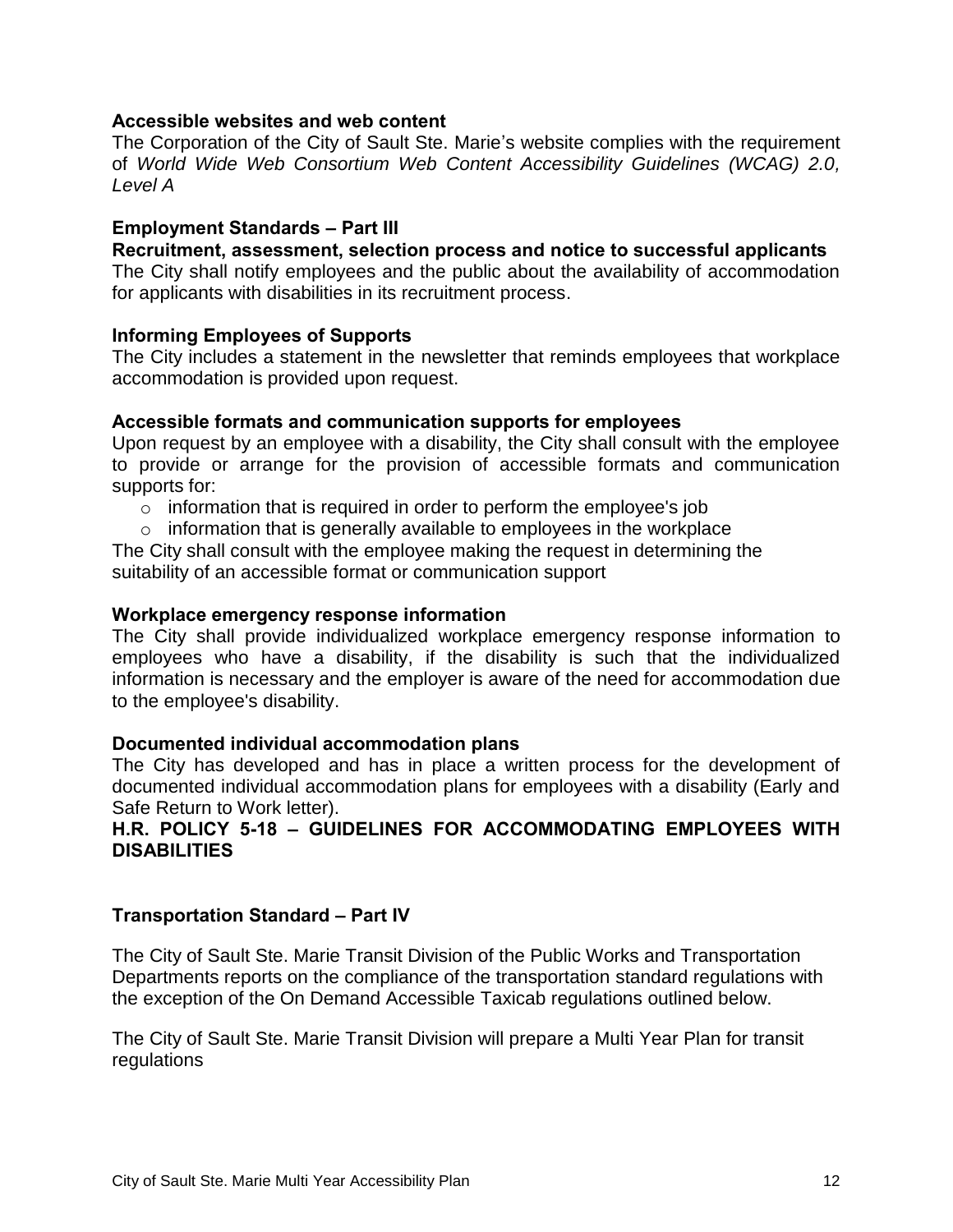# **Duties of Municipalities – Accessible Taxicabs**

The City of Sault Ste. Marie Police Service licenses and monitors the taxicab companies for compliance of the IASR transportation Standard requirements.

- Taxicabs will display their vehicle registration and identification information and make it available in accessible formats when requested
- Taxicabs owners and operators will have vehicle identification information on the rear bumper of the taxicab
- Taxicabs owners and operators are prohibited from charging a higher fare or an additional fee for persons with disabilities

# **ODA Design or Public Spaces Standards (Accessibility Standards for the Built Environment) Part IV.1**

The City shall comply with the AODA Design or Public Spaces Standards (Accessibility Standards for The Built Environment) when undertaking new construction and redevelopment of public spaces in the following areas:

- Recreational trails and beach access routes;
- Outdoor public use eating areas;
- Outdoor play spaces;
- Exterior paths of travel;
- Accessible Parking;
- Obtaining Services; and
- Maintenance of accessible elements.

# **Future Requirements**

The Ontario Government conducts legislative reviews on each accessibility standard. Each standard is required to be reviewed five years after it becomes law to determine whether it works as intended and to adjust, if required.

2017 – Additional regulations the Transportation Standard outlined in Transit plan.

2021 –All internet and WEB content must conform with WCAG 2.0 Level AA, other than, success criteria 1.2.4 Captions (live) and success criteria 1.2.5 Audio Descriptions (Prerecorded)